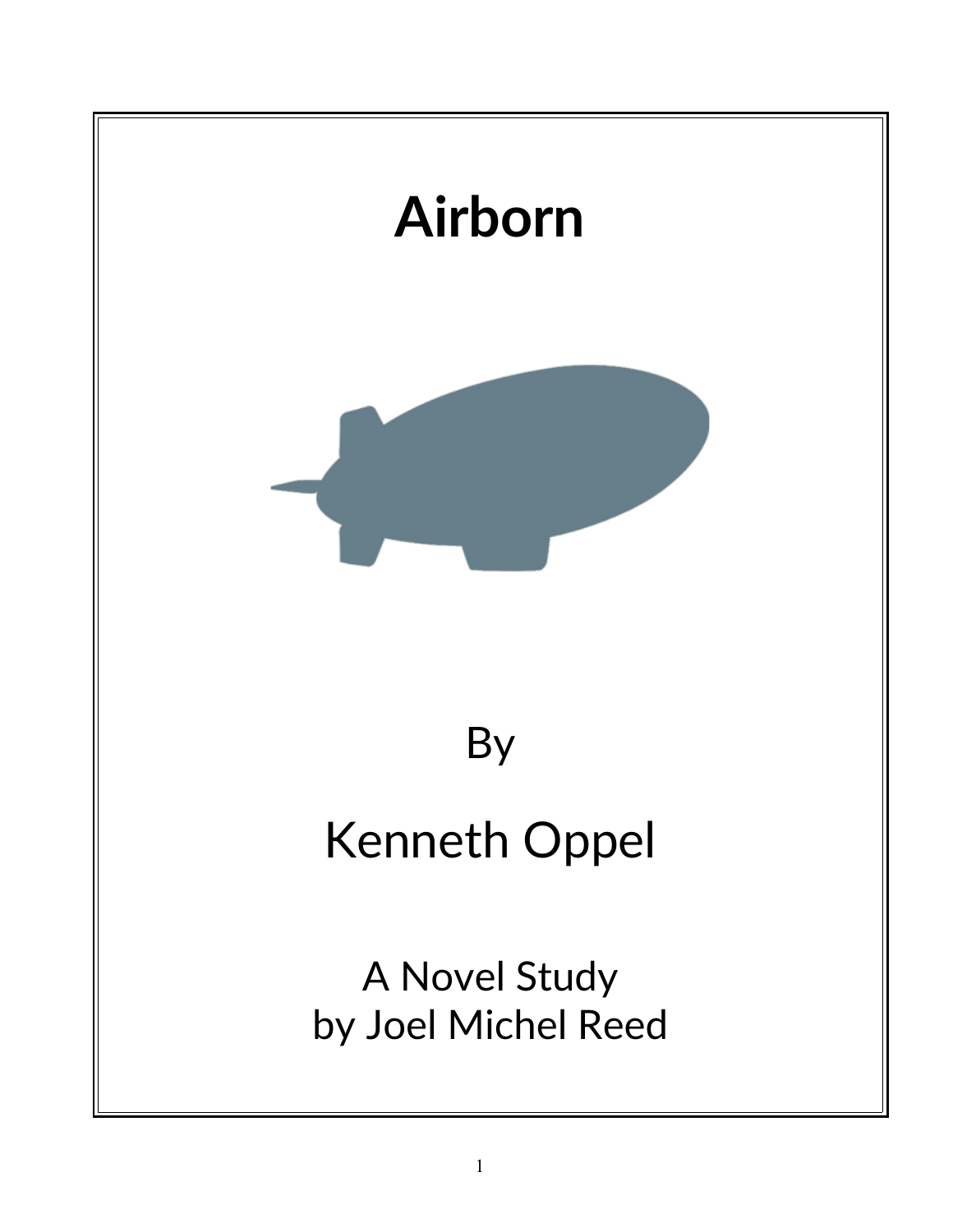

## **Table of Contents**

| <b>Suggestions and Expectations</b> | 3  |
|-------------------------------------|----|
|                                     |    |
| List of Skills                      | 4  |
|                                     |    |
| Synopsis / Author Biography         | 5  |
|                                     |    |
| <b>Student Checklist</b>            | 6  |
|                                     |    |
| Reproducible Student Booklet        | 7  |
|                                     |    |
| <b>Answer Key</b>                   | 66 |

**About the author:** Joel Reed has over 70 published novel studies and is the author of four  $|$ novels. For information on his work and literature, please visit  $\overline{\color{red}$  [www.reednovelstudies.com](http://www.reednovelstudies.com/)

> Copyright © 2015 Joel Reed Revisions Completed in 2022 All rights reserved by author. Permission to copy for single classroom use only. Electronic distribution limited to single classroom use only. Not for public display.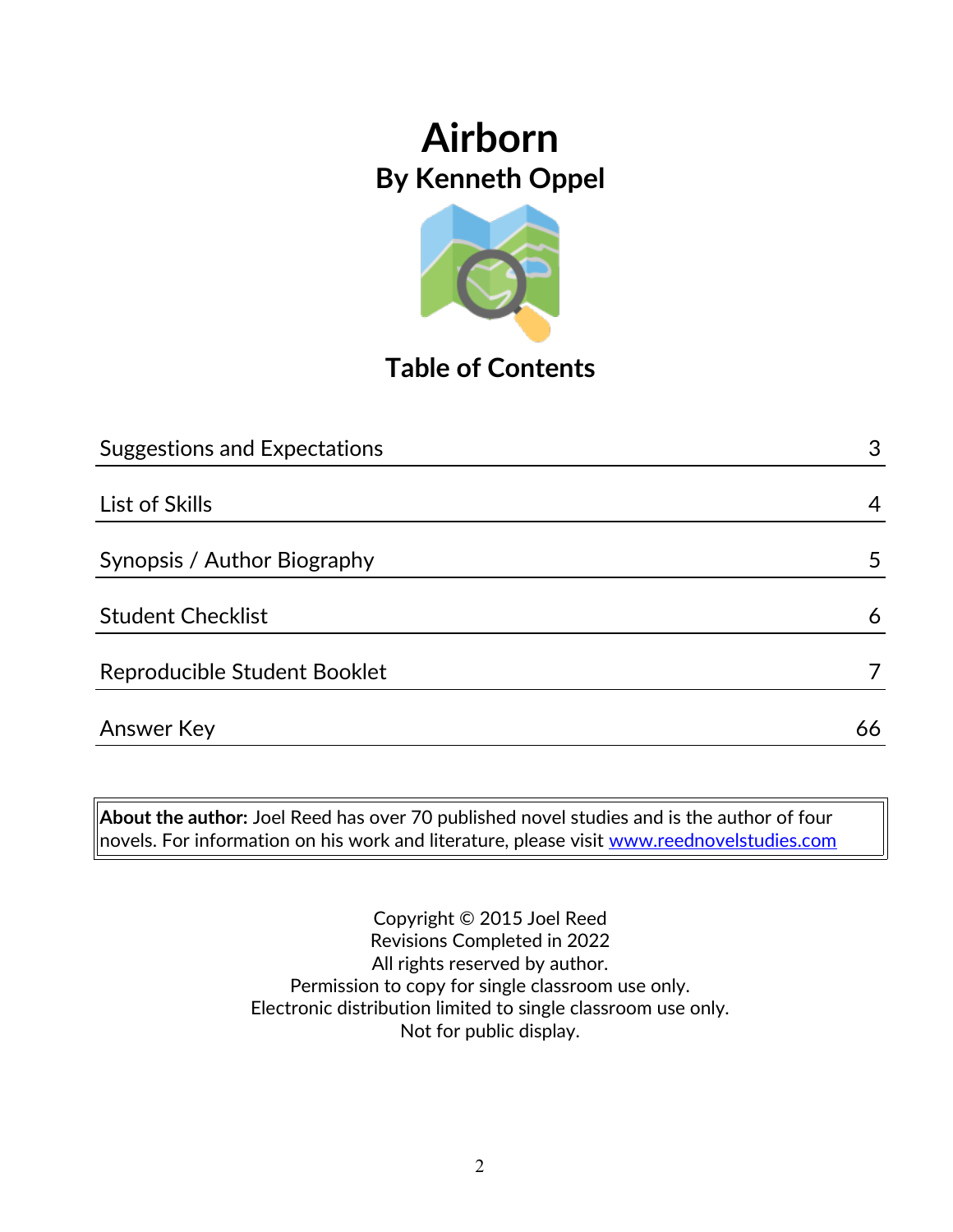## **Suggestions and Expectations**

This curriculum unit can be used in a variety of ways. Each chapter of the novel study focuses on one, two, or three chapters of *Airborn* and is comprised of five of the following activities:

- Before You Read
- Vocabulary Building
- Comprehension Questions
- Language Activities
- Extension Activities

#### **Links with the Common Core Standards (U.S.)**

Many of the activities included in this curriculum unit are supported by the Common Core Standards. For instance the *Reading Standards for Literature, Grade 5*, makes reference to a) determining the meaning of words and phrases. . . including figurative language;

- b) explaining how a series of chapters fits together to provide the overall structure;
- c) compare and contrast two characters;
- d) determine how characters … respond to challenges;
- e) drawing inferences from the text;
- f) determining a theme of a story . . . **and many others.**

A principal expectation of the unit is that students will develop their skills in reading, writing, listening and oral communication, as well as in reasoning and critical thinking. Students will also be expected to provide clear answers to questions and well-constructed explanations. It is critical as well that students be able to relate events and the feelings of characters to their own lives and experiences and describe their own interpretation of a particular passage.

A strength of the unit is that students can work on the activities at their own pace. Every activity need not be completed by all students. A **portfolio cover** is included (p.7) so that students may organize their work and keep it all in one place. A **Student Checklist** is also included (p.6) so that a record of completed work may be recorded.

**Themes** which may be taught in conjunction with the novel include fantasy adventures with unusual characters facing difficult circumstances, mortality, (dysfunctional) families, friendships, jealousy, relationships, and putting right to a wrong.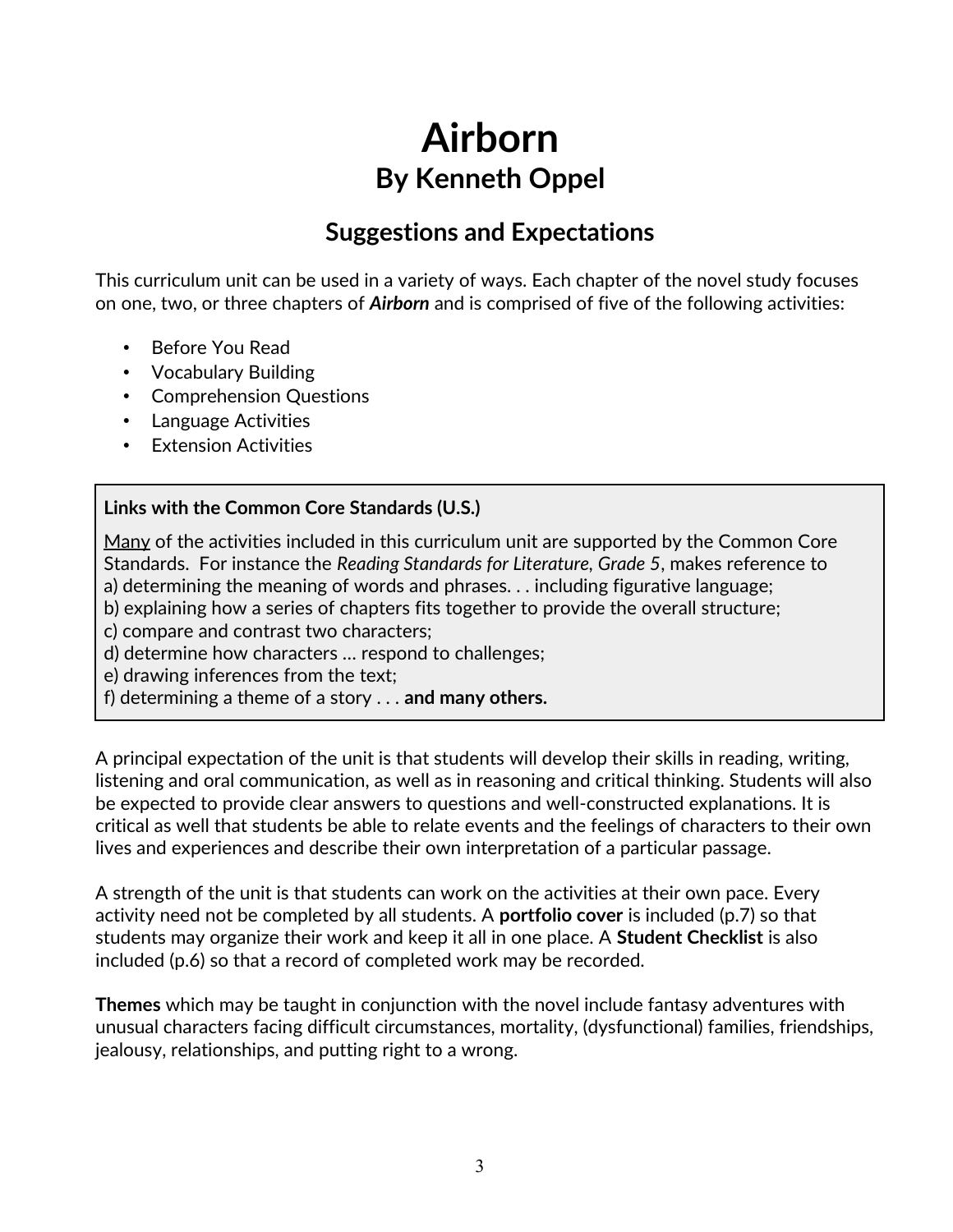## **List of Skills**

#### **Vocabulary Development**

- 1. Locating descriptive words/phrases 8. Use of singular / plural nouns
- 
- 3. Identifying/creating *alliteration* 10. Identifying parts of speech
- 
- 
- 
- 7. Identify *personification* 14. Identify *anagrams*

#### **Setting Activities**

1. Summarize the details of a setting

#### **Plot Activities**

- 1. Complete a *time line* of events 3. Identify *cliffhangers*
- 2. Identify conflict in the story 4. Complete Five W's Chart

#### **Character Activities**

#### **Creative and Critical Thinking**

- 
- 2. Write a newspaper story 6. Write a book review
- 
- 

#### **Art Activities**

- 
- 
- 3. Create an Information Card
- 
- 2. Identifying synonyms 9. Listing compound words
	-
- 4. Use of capitals and punctuation 11. Determining alphabetical order
- 5. Identifying syllables 12. Identifying antonyms
- 6. Identify *foreshadowing*. 13. Identify/create *similes*
	-

- 
- 
- 1. Determine character traits 2. Relating personal experiences
- 1. Research 5. Write a description of personal feelings
	-
- 3. Participate in a talk show 7. Complete an Observation Sheet
- 4. Conduct an interview 8. Identification activities
- 1. A Storyboard **1.** A Storyboard **1.** A Storyboard **1.** A Storyboard **1.** A Storyboard **1.** A Storyboard **1.** A Storyboard **1.** A Storyboard **1.** A Storyboard **1.** A Storyboard **1.** A Storyboard **1.** A Storyboard **1.** A S
- 2. Create a collage 5. Create a comic strip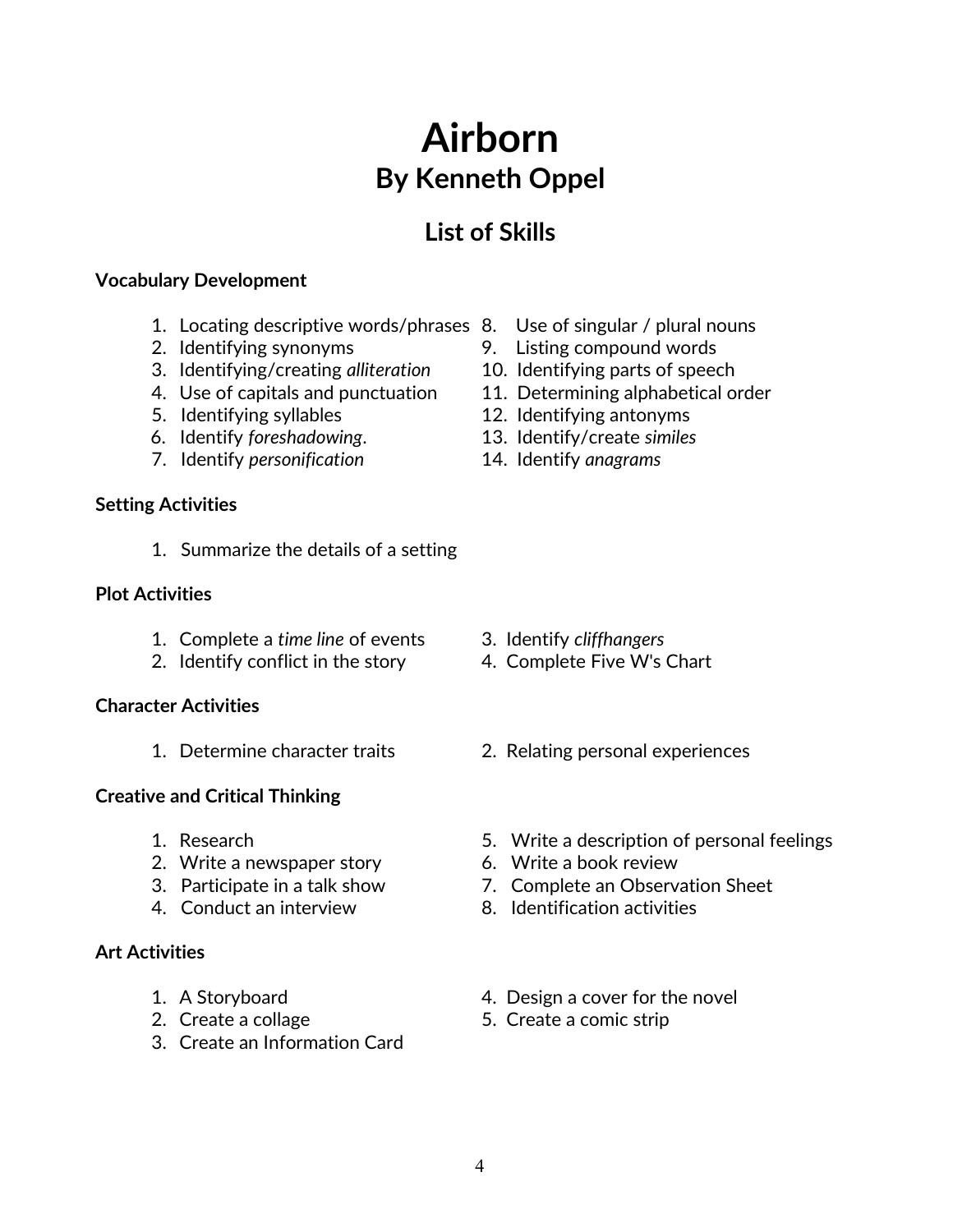#### **Synopsis**

Matt Cruse is the cabin boy of the Aurora, the 900-foot luxury airship he has called home for the past two years. While crossing the Pacificus, he fearlessly rescues the unconscious pilot of a crippled hot air balloon. Before he dies, the balloonist tells Matt about the fantastic, impossible creatures he has seen flying through the clouds. Matt dismisses the story as the ravings of a dying man, but when Kate de Vries arrives on the Aurora a year later, determined to prove the story true, Matt finds himself caught up in her quest. Then one night over the middle of the ocean, deadly air pirates board the Aurora. Far from any hope of rescue, Kate and Matt are flung into adventures beyond all imagining ... (The Publisher – Harper Trophy Canada)

A complete synopsis and other helpful reviews can be found on the following website: <https://en.wikipedia.org/wiki/Airborn>(Wikipedia summary may contain spoilers)

#### **Author Biography** Kenneth Oppel

 I was born in Port Alberni, a mill town on Vancouver Island, British Columbia but spent the bulk of my childhood in Victoria, B.C. and on the opposite coast, in Halifax, Nova Scotia...At around twelve I decided I wanted to be a writer (this came after deciding I wanted to be a scientist, and then an architect). I started out writing sci-fi epics (my Star Wars phase) then went on to swords and sorcery tales (my Dungeons and Dragons phase) and then, during the summer holiday when I was fourteen, started on a humorous story about a boy addicted to video games (written, of course, during my video game phase). It turned out to be quite a



long story, really a short novel, and I rewrote it the next summer. We had a family friend who knew Roald Dahl - one of my favourite authors - and this friend offered to show Dahl my story. I was paralysed with excitement. I never heard back from Roald Dahl directly, but he read my story, and liked it enough to pass on to his own literary agent. I got a letter from them, saying they wanted to take me on, and try to sell my story. And they did.

Biography is courtesy of the author's website: http://kennethoppel.ca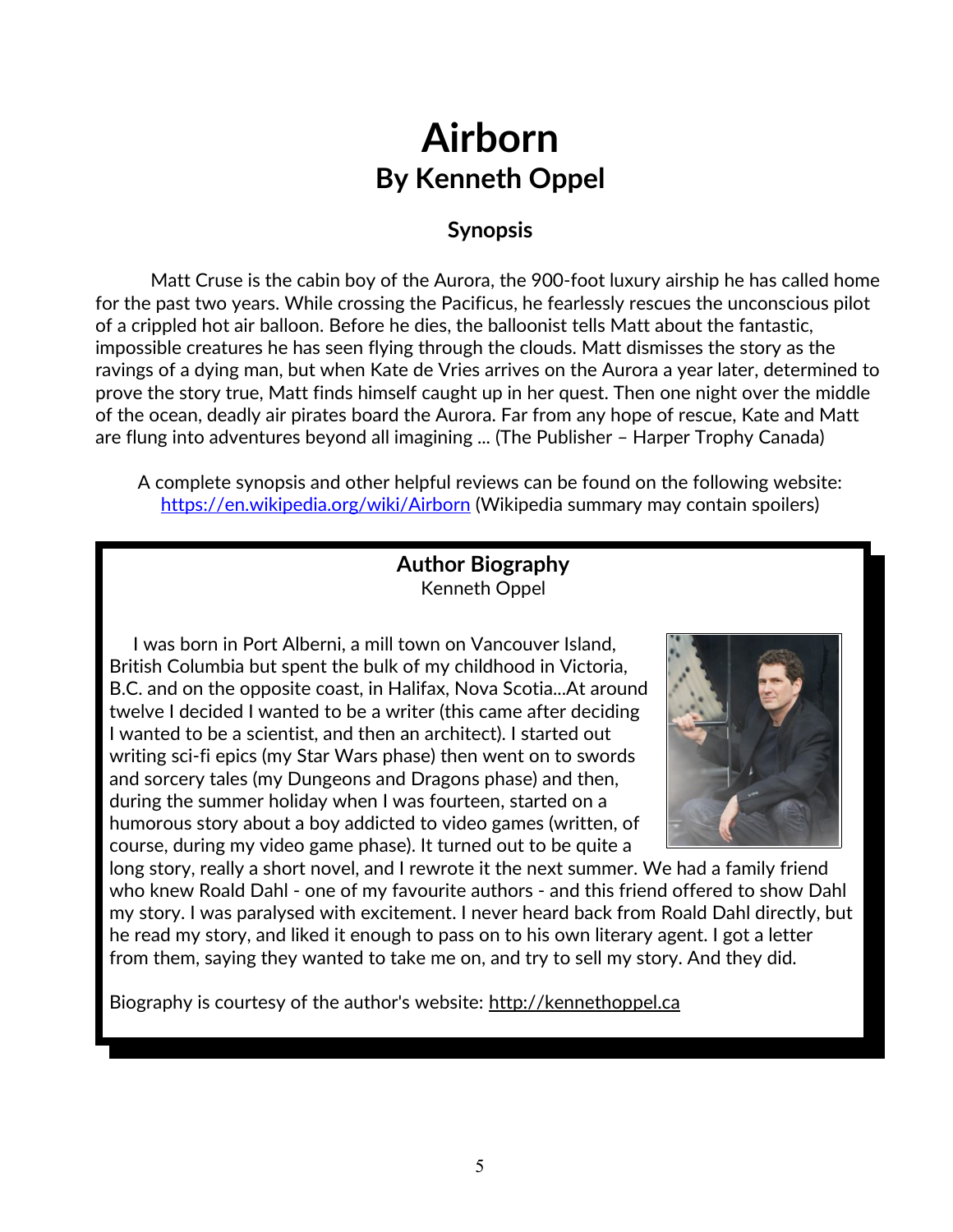

**Student Checklist**

Student Name

| Assignment | Grade / Level | Comments |
|------------|---------------|----------|
|            |               |          |
|            |               |          |
|            |               |          |
|            |               |          |
|            |               |          |
|            |               |          |
|            |               |          |
|            |               |          |
|            |               |          |
|            |               |          |
|            |               |          |
|            |               |          |
|            |               |          |
|            |               |          |
|            |               |          |
|            |               |          |
|            |               |          |
|            |               |          |
|            |               |          |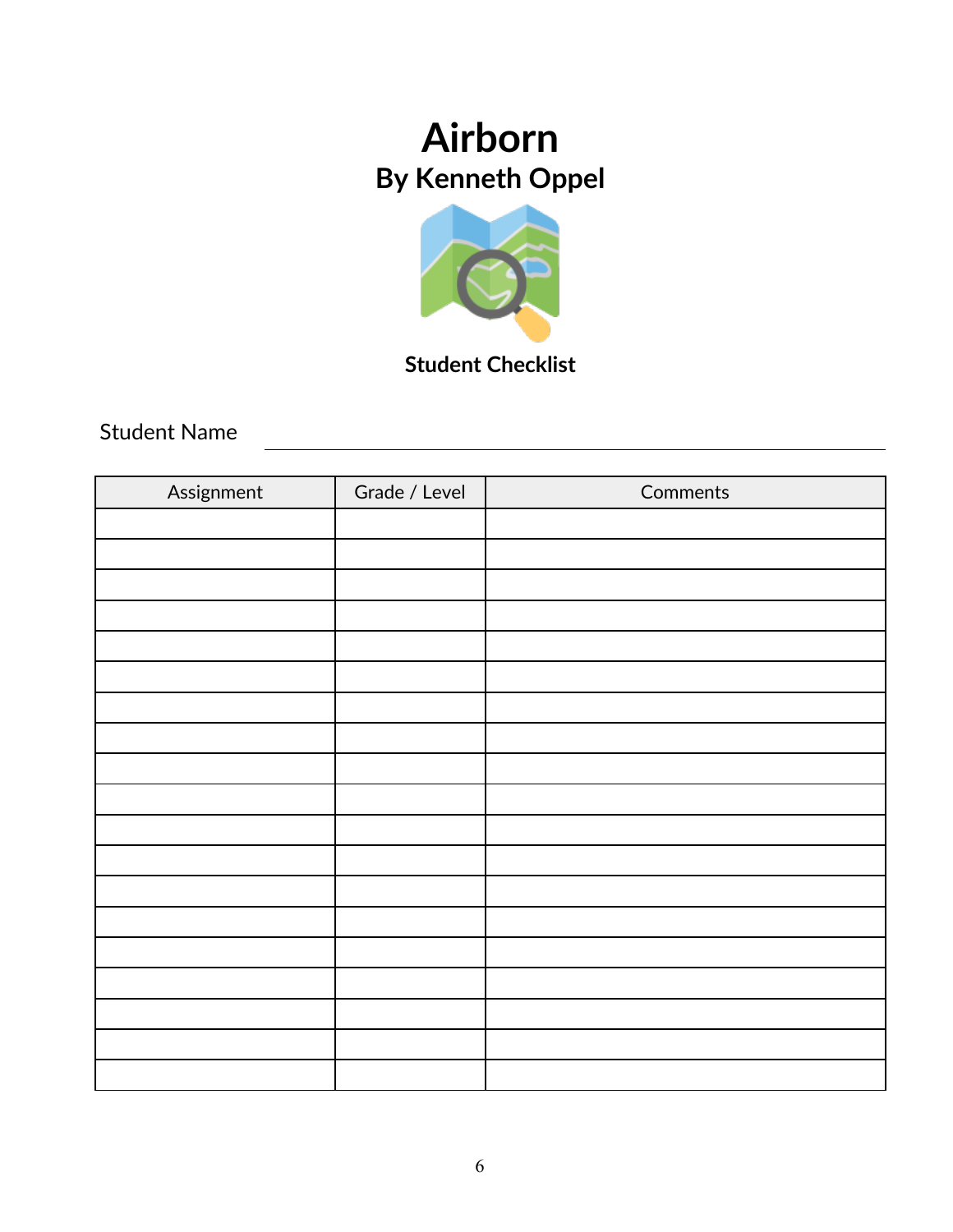# **Airborn**



# *By Kenneth Oppel*

Name: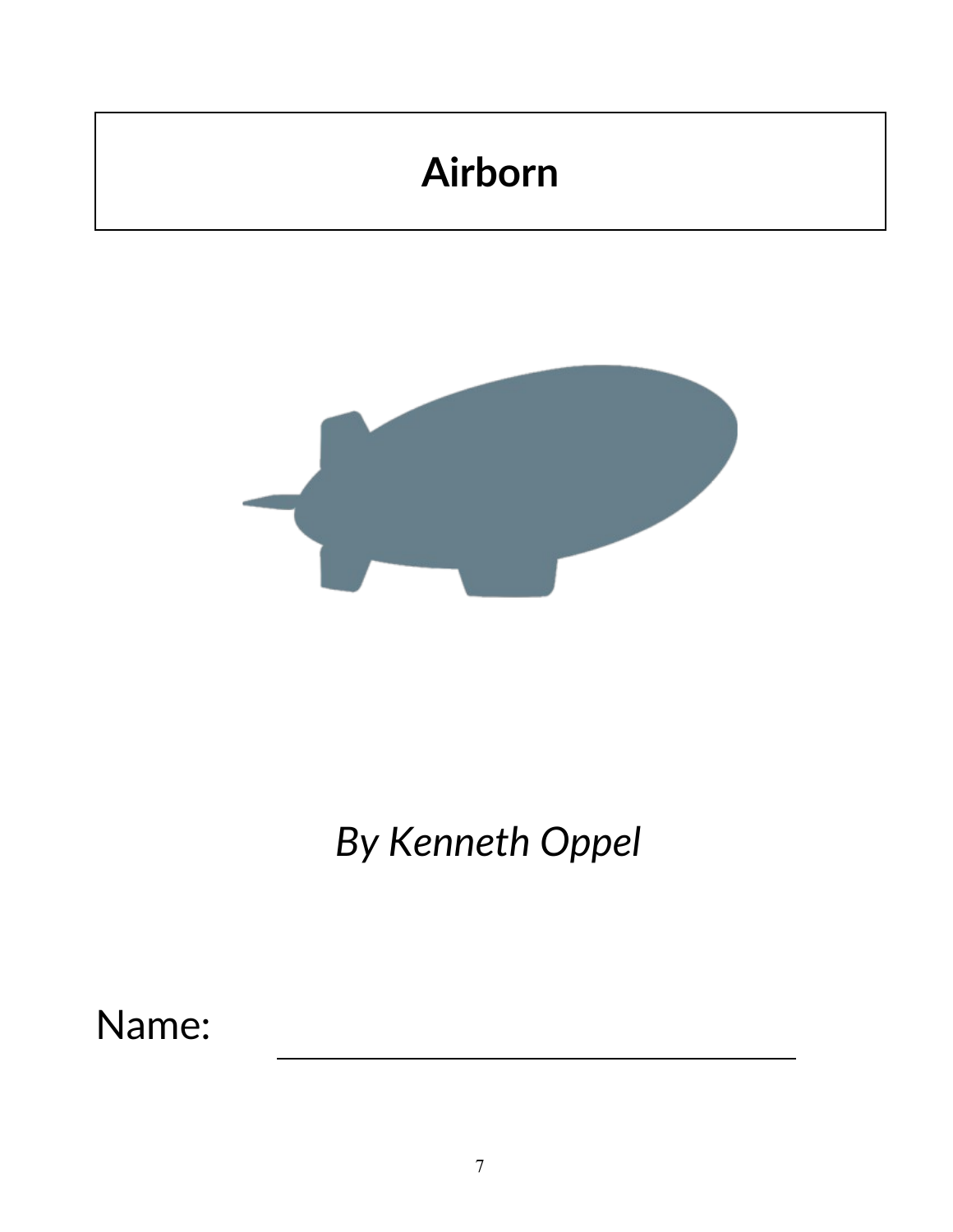

**Chapter 1**



### **Before you read the chapter**:

The **antagonist** in most novels features a character who is recognized as the "bad guy" or the "villain". What do you think makes for an especially interesting **antagonist**?

### **Vocabulary:**

Draw a straight line to connect the vocabulary word to its definition. Remember to use a straight edge (like a ruler).

- 
- 
- 
- 
- 
- 
- 
- 
- 
- 
- 1. Constellation **A. To tie with a rope or chain to restrict movement.**
- 2. Gondola **B. The action of driving or pushing forward.**
- 3. Confer C. A room where medicine is prepared/provided.
- 4. Flotsam **D.** An enclosed compartment of an airship.
- 5. Propulsion E. To move with a smooth wave-like motion.
- 6. Mooring F. A group of stars forming a pattern.
- 7. Tethered G. A place where a boat or ship is secured.
- 8. Undulating **EXECUTE:** H. A place in a large institution to care for the ill.
- 9. Infirmary **I. Have discussions**; exchange opinions.
- 10. Dispensary J. The wreckage of a ship or its cargo found floating on or washed up by the sea.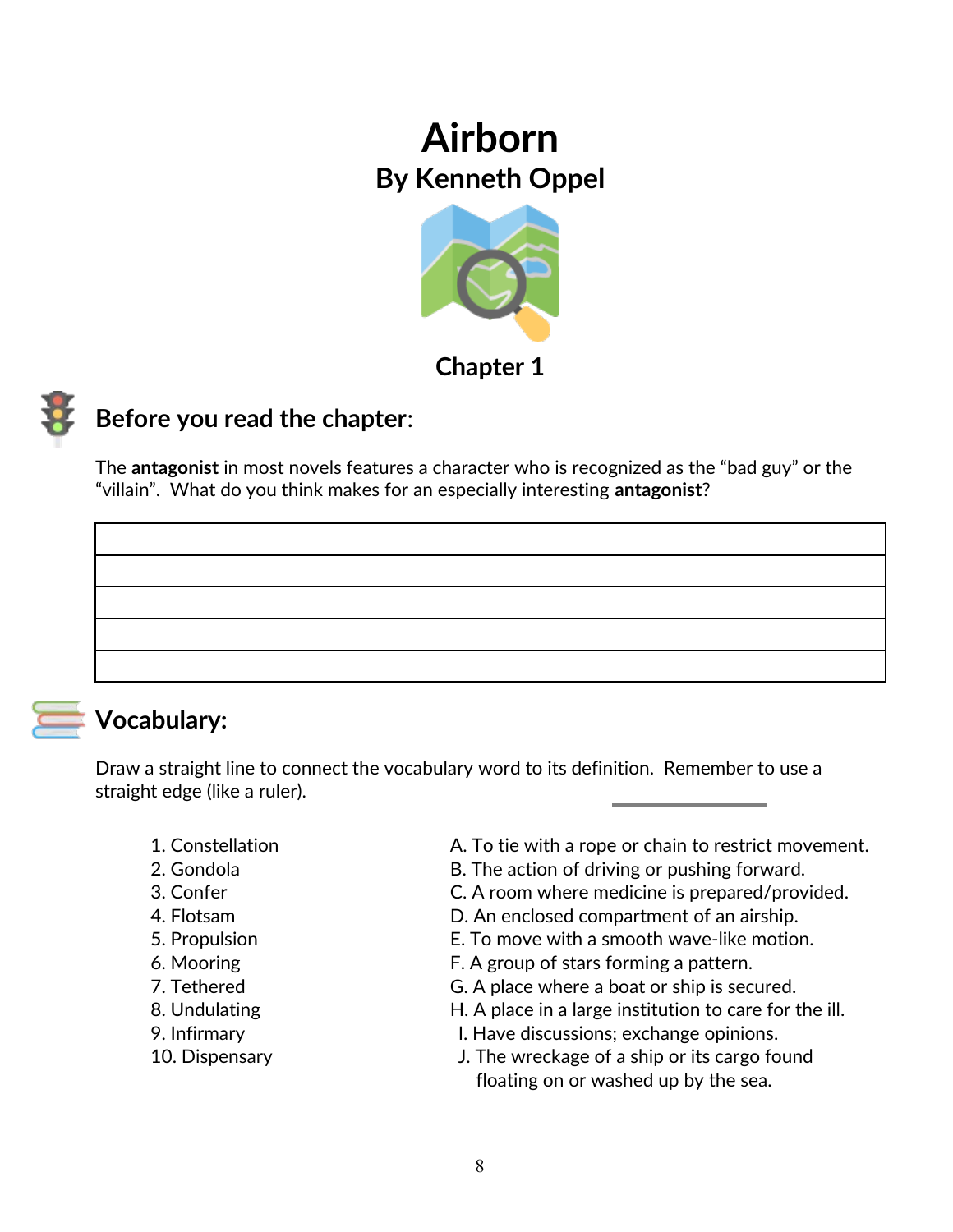

1. Describe the setting of our story as Chapter One begins.

2. Circle the correct narrative that our novel follows, and the reason for your choice.

|  | First Person Second Person Third Person |  |
|--|-----------------------------------------|--|
|  |                                         |  |
|  |                                         |  |
|  |                                         |  |
|  |                                         |  |

3. Using resources from your school library or the Internet, identify the following terms.

| Starboard |  |
|-----------|--|
| Port      |  |
| Bow       |  |
| Stern     |  |

4. What was the purpose of Benjamin Molloy's trip in the hot air balloon?

5. What did Benjamin Molloy mumble to Matt while on his deathbed?

b. What was Matt's response to Benjamin Molloy's strange mumblings?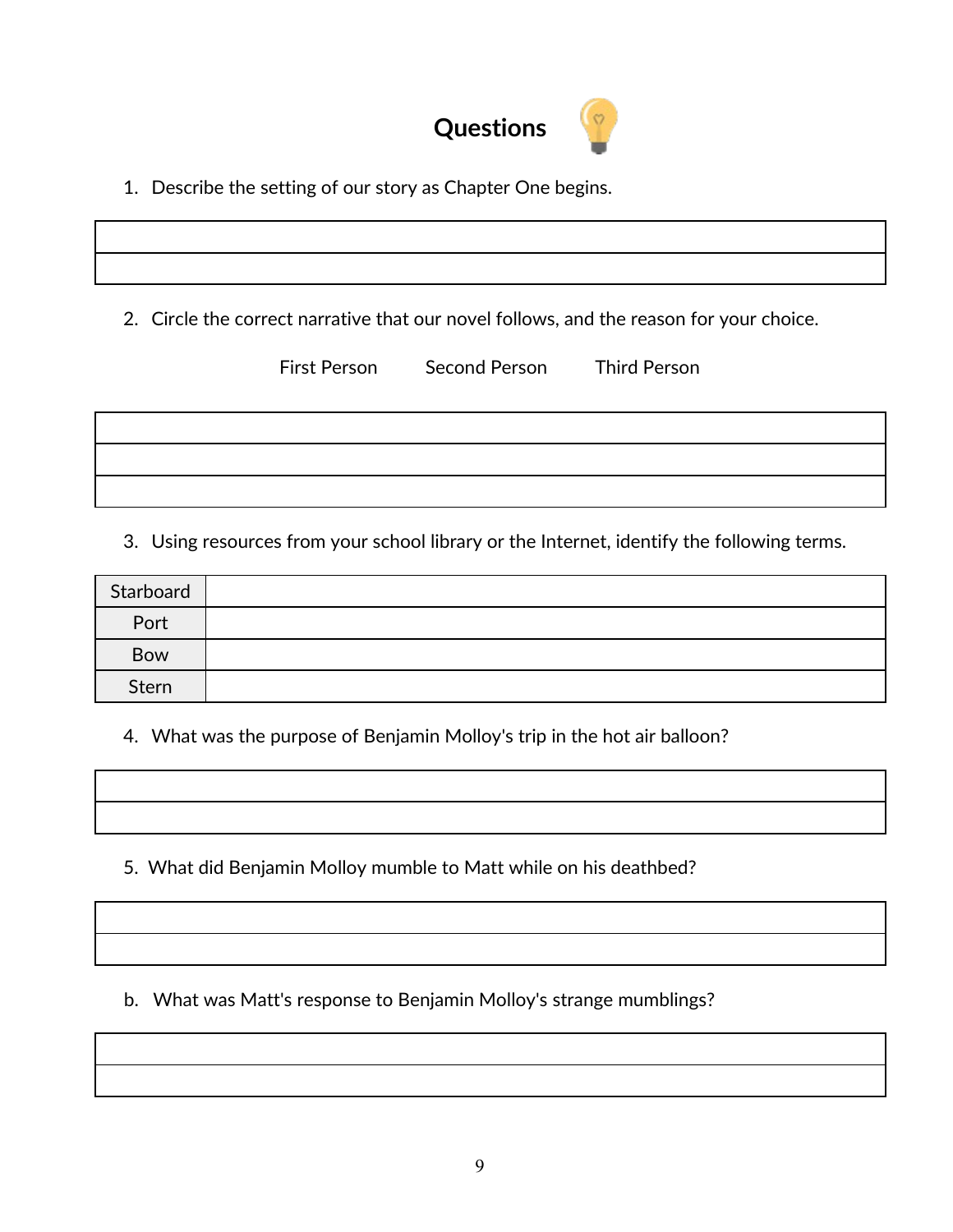## **Language Activity**



**A.** A **simile** is a comparison using the words "like" or "as". An example from Chapter One is *"Suspended only on the davit's hook, the gondola swung out from underneath the blazing balloon, and just in time. Aflame, it seeped quickly downwards, cut lines trailing, undulating like a giant jellyfish intent on the ocean's bottom."*



What two things are being compared in this example?

Invent two of your own **similes** comparing two different people or objects with something from your own imagination:

1  $\overline{2}$ 

**B. Foreshadowing** is a literary device used by authors to provide clues for the reader so that they are able to predict what might occur *later* in the story. How might the following statement taken from Chapter One be considered an example of this literary device: "*That night, on my watch, Benjamin Molloy's words sounded over and over in my head, and I wondered what it was he'd seen. Or thought he'd seen. Something winged in the sky, by the sounds of it. Beautiful creatures.*"

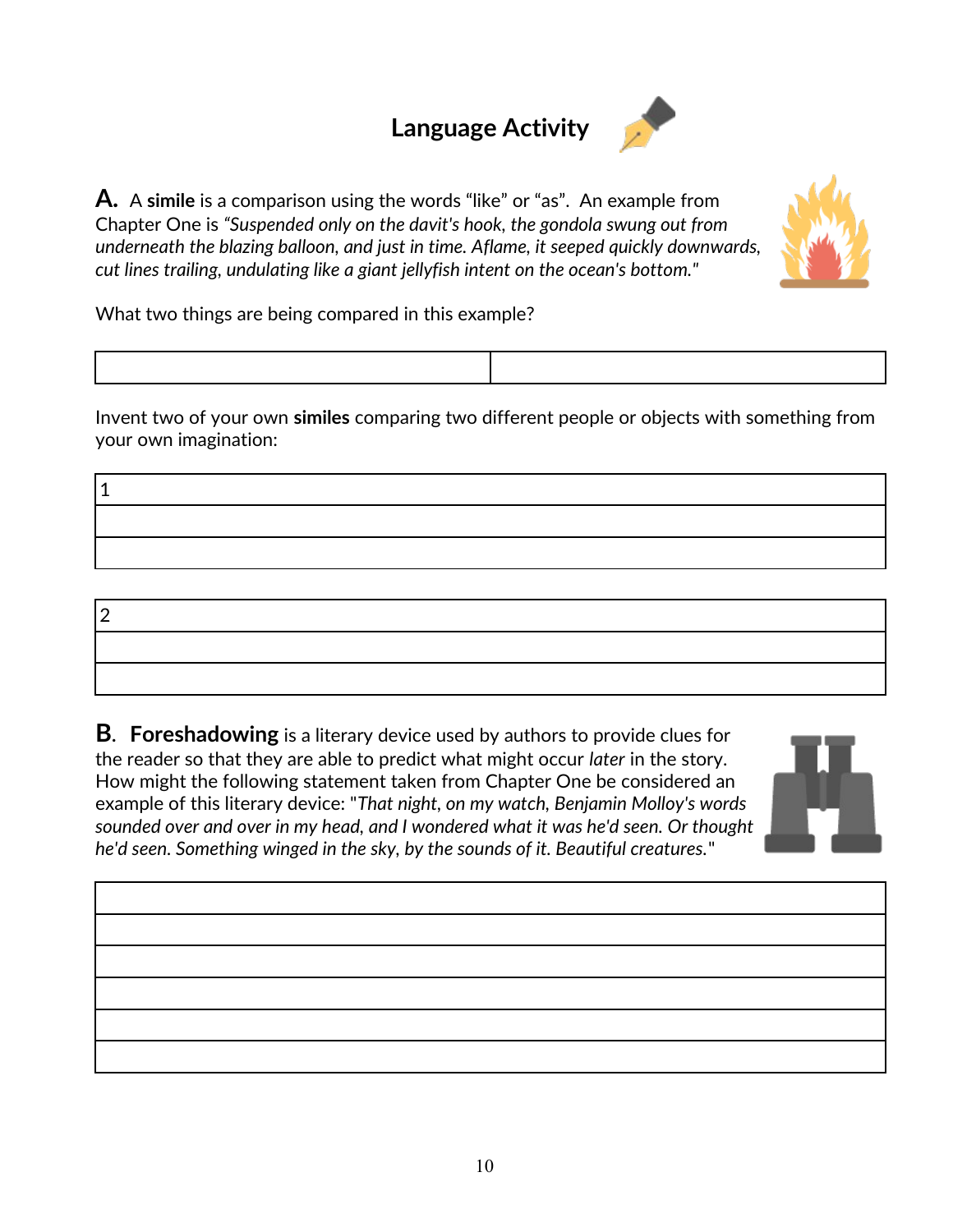## **C. The Eight Parts of Speech**

Find at least  $2$  examples of each of the eight parts of speech from these chapters and list them in the appropriate section of the chart below.

| Interjections     |  |
|-------------------|--|
|                   |  |
| <b>Nouns</b>      |  |
|                   |  |
| <b>Pronouns</b>   |  |
|                   |  |
| Conjunctions      |  |
|                   |  |
| Prepositions      |  |
|                   |  |
| <b>Adjectives</b> |  |
|                   |  |
| Adverbs           |  |
|                   |  |
| Verbs             |  |
|                   |  |